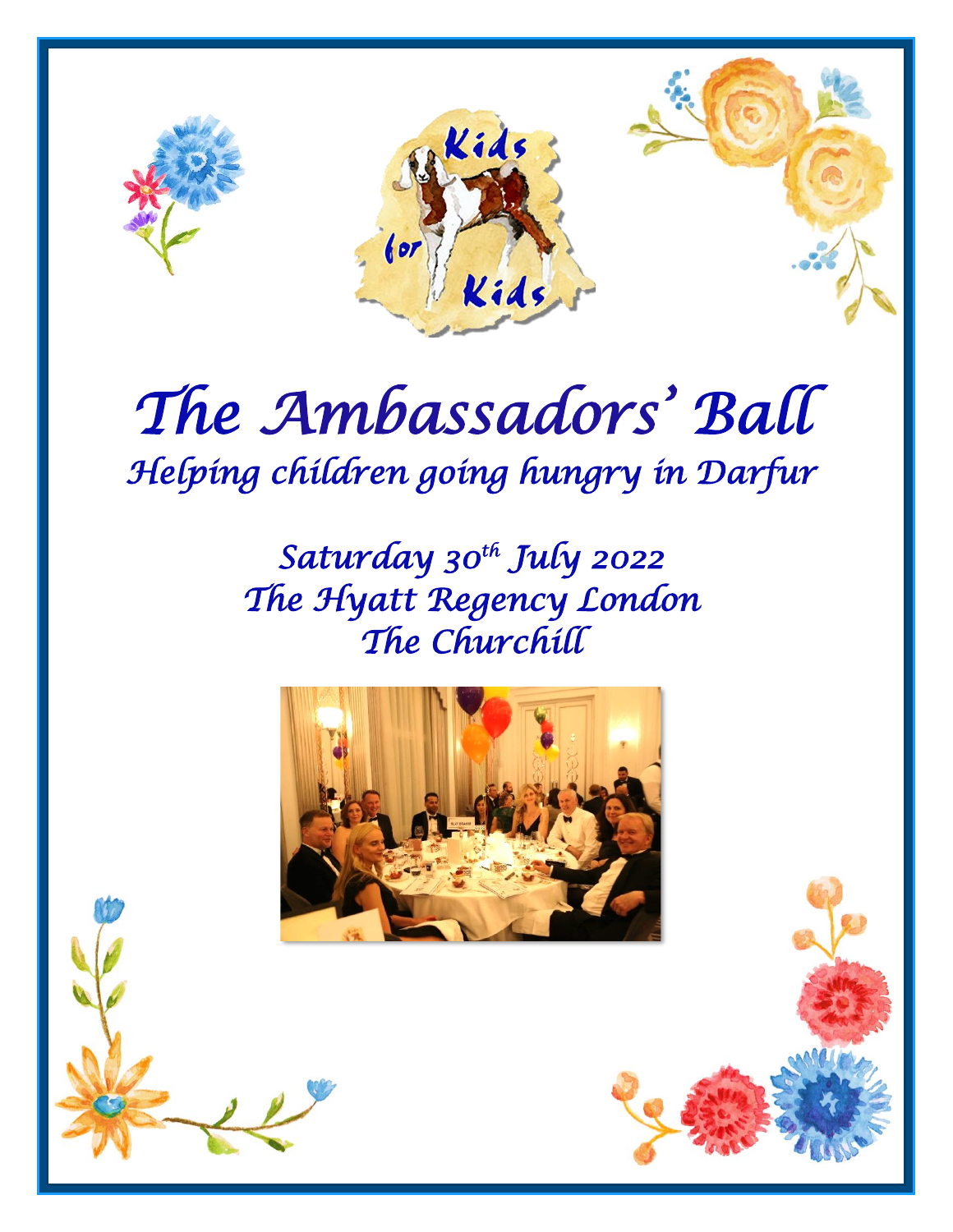# *HOW TO HELP*

# *PLEASE JOIN OTHER FAMOUS FIRMS TO ADVERTISE AND SPONSOR THE EVENING*

We are sure that, like us, you are deeply concerned at the appalling events in Ukraine but sadly it also means that children face starvation elsewhere in the world too. Please help! Sudan would normally import 30% of its emergency wheat from Ukraine: an impossibility this year. Drought and floods have already caused crop failure throughout Darfur. This summer is going to see many children die because of the loss of that wheat. Children are already suffering from severe malnutrition – yet the world has forgotten them.

Kids for Kids is the only organisation helping in remote villages in Darfur. Together, we have the chance to make a lasting difference to these forgotten children's lives. Your support would enable us to change the lives of children who have been born in one of the most deprived and neglected regions of the world.

Kids for Kids was founded in 2001 by Patricia Parker OBE and has received support from many well-known personalities including HRH The Prince of Wales, Dame Joanna Lumley KCMG FRGS, Miriam Margolyes OBE, His Holiness Pope Francis, Quentin Blake CBE, Michael Bond OBE, Sir Cliff Richard OBE, Eamonn Holmes OBE and many others. Please join them!

## *THE AMBASSADORS' BALL 2022*

- Join us for a Champagne Reception in The Library of the Hyatt The Churchill, one of the most prestigious hotels in London.
- The Celebrity Chefs of The Churchill have designed a gourmet three course dinner which concludes with coffee and handmade chocolates.
- Fine wines have been selected and donated by IDS.
- Christie's International Director, Hugh Edmeades, will be the auctioneer for our Charity Auction which includes exotic holiday destinations, designer fashions and celebrity donated prizes.
- Dancing will continue until late to Funktonite you just won't want to leave the dance floor!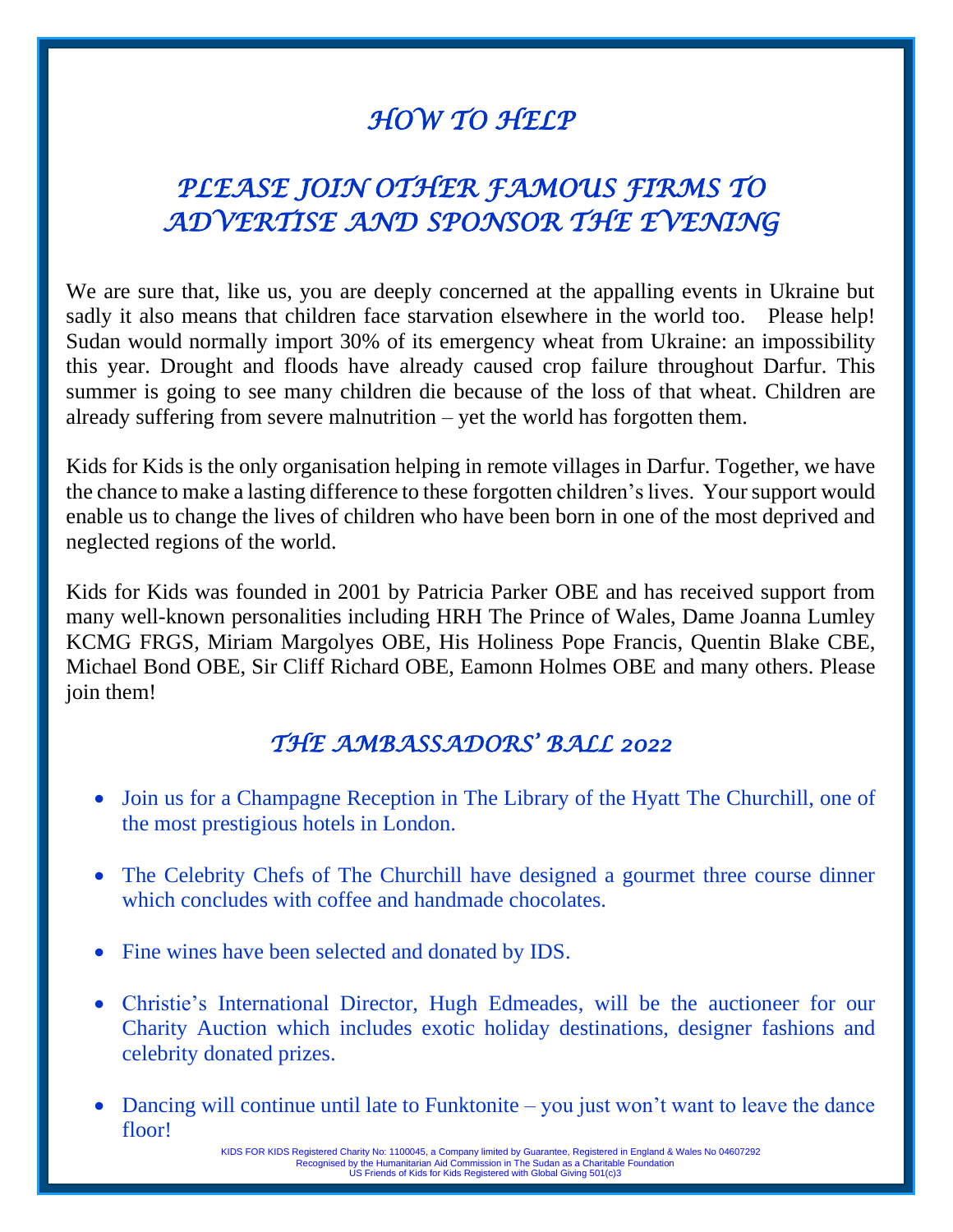



## *Advertising and Sponsorship*

**Sponsor the evening or ask about a tailor-made sponsorship package from just £2,000, exclusively for your organisation.** 

**All sponsors will be included in our publicity, mailings, emailings and social media campaigns and on our website which is accessed from across the world. We would also like to link to your website, to maximise your support. The Programme for the evening, including details of your support, will be sent to every Kids for Kids' supporter, whether joining us at The Churchill or not.** 

### *Individual Sponsorship Items:*

**Full sponsorship of the evening includes 10 complimentary tickets for your guests** (*worth £1750)*

**Sponsorship of other items below will include 2 complimentary tickets each.** 

- Sponsorship of the evening Exclusive support £25,000 – to enable us to spend everything raised on the night to directly benefit children Sponsor a Table for your company  $\qquad$  -  $\pounds$ 2,500 – social media, website & editorials included
- Sponsor the Live Band £2,500
- Help us cover Publicity & Postage  $\qquad$  £2,200

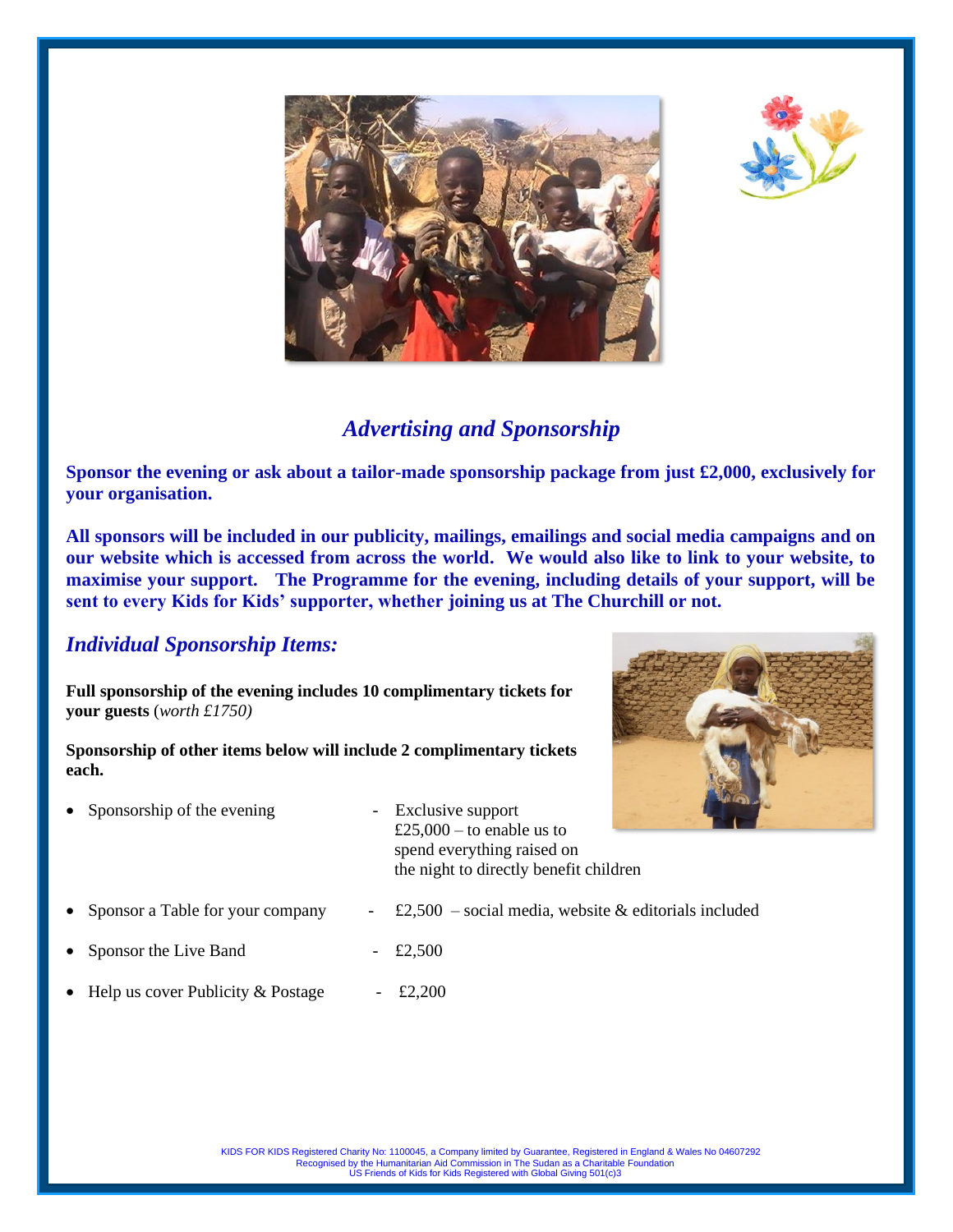### *Advertising in our Ambassadors' Ball Programme:*

**We work very hard to cut our administration costs; this is so that we can spend the maximum amount of money we receive on our projects in Darfur.** 

**Thanks to the generosity of our printers, we are able to offer very competitive advertising rates:**

**Gold Level: Cover Full A4 Page** (inside front cover, inside back cover, or outside back cover page) in our Brochure, advertising your organisation **Price: Inside Front Cover Whole Page or Back Cover: £875** 

Silver Level: Mid Brochure Full A4 Page **Price: Full Page Mid-Brochure £725**

**Bronze Level: Mid Brochure half-page** in our Brochure, advertising your organisation **Price: Half Page: £375** 





## *Advertising & Sponsorship Booking Details*

We are looking forward to you joining us for our Ambassadors' Ball 2022, which is promising to be a very special evening. You will be supporting our quest to raise the life-changing funds needed to help our families survive in Darfur. The Ball is a sell out every year, so it is the ideal opportunity for your company to advertise to a select and discerning audience. As the Auction details are included in the Programme, guests read it from start to finish, and keep it as a memento of the occasion. This means that your advertisement will have maximum exposure!

Please contact Charlotte Allum at charlotte@kidsforkids.org.uk with your appropriate artwork for your advertisement (if applicable), no later than 31<sup>st</sup> May 2022. Thank you.

#### **Event Sponsorship:**

**Programme Advertising:** (please tick as appropriate)

| $\Box$ Gold Cover Whole Page          | £875 |
|---------------------------------------|------|
| $\Box$ Silver Mid-Brochure Whole Page | £725 |
| □ Bronze Half Page                    | £375 |